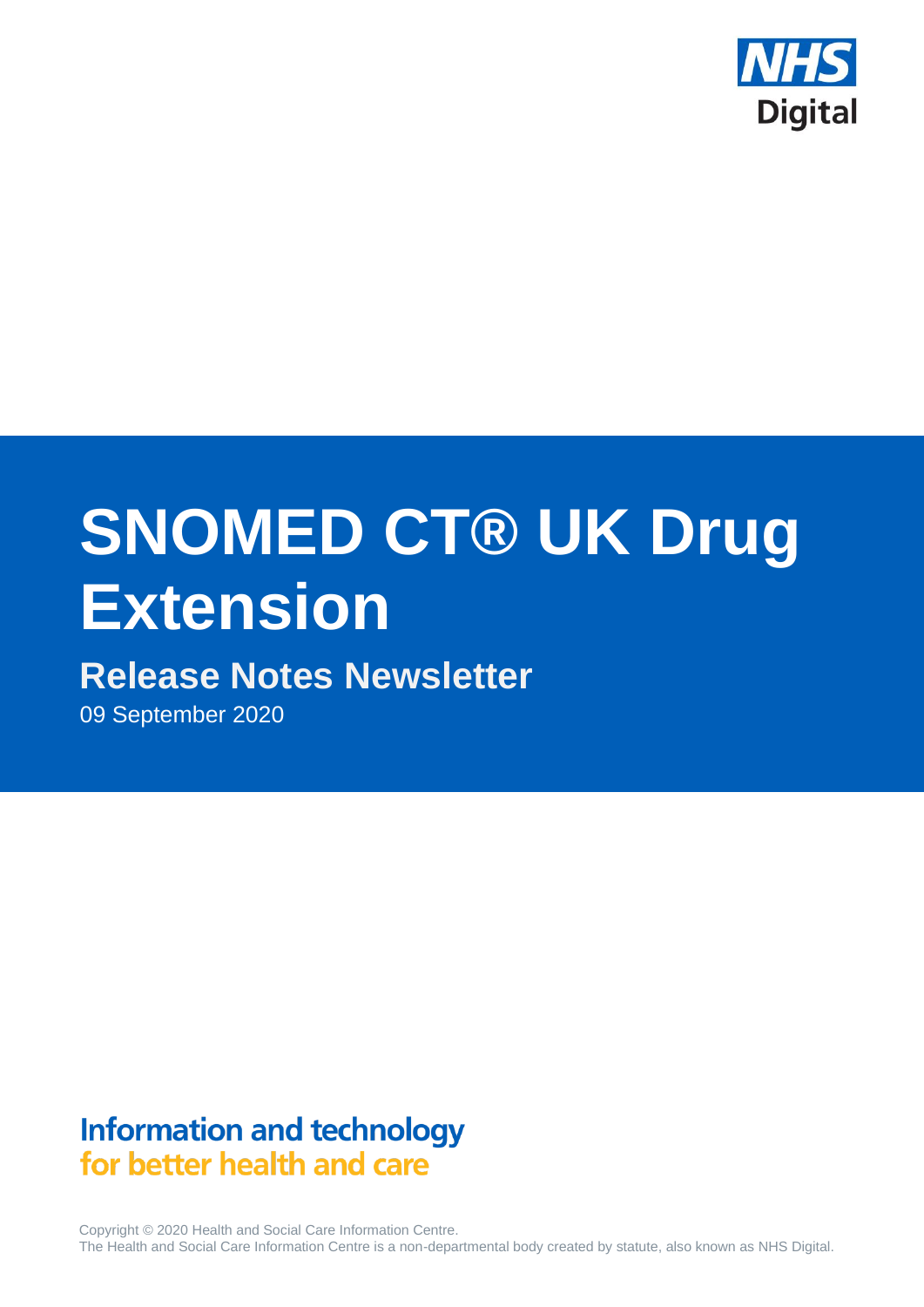## This document covers the data provided in Release Format 2 (RF2) of SNOMED CT

The Release Notes Newsletter has been constructed to add further clarification to some dm+d content that has been identified as requiring such (due to e.g. differences between dm+d approach and that of current drug catalogues) and to communicate changes to the release and forthcoming changes to future releases.

This document is intended to be adjunct to, not a replacement, for other documentation already available, and should be read in conjunction with current published dm+d documentation available through the 'dm+d resources' section of the [dm+d website.](https://www.nhsbsa.nhs.uk/pharmacies-gp-practices-and-appliance-contractors/dictionary-medicines-and-devices-dmd) SNOMED CT UK Edition [notices and known issues](https://hscic.kahootz.com/connect.ti/t_c_home/view?objectId=14224752) are published on [Delen,](https://hscic.kahootz.com/connect.ti/t_c_home) the NHS Digital terminology and classifications collaboration site.

All queries (omissions, perceived inaccuracies etc) about this document should be directed to the NHS Digital, Standards Delivery helpdesk [\(information.standards@nhs.net\)](mailto:information.standards@nhs.net).

Please note:

- The content of this document is intended to support implementation and usage of dm+d and is not a replacement for good system design.
- This document will be subject to update further to user feedback and any changes to dm+d content or structure.
- Whilst the first section may see little change (but see note above) the final sections detail changes and forthcoming changes to specific releases and content will therefore be updated with each release.

\*This document is designed to support dm+d content in general but specifically the SNOMED CT<sup>1</sup> UK Drug Extension. For more information about all components and releases relating to dm+d see the [dm+d website](https://www.nhsbsa.nhs.uk/pharmacies-gp-practices-and-appliance-contractors/dictionary-medicines-and-devices-dmd)

<sup>1</sup> SNOMED® and SNOMED CT® are registered trademarks of the International Health Terminology Standards Development Organisation (IHTSDO®) [\(www.snomed.org\)](http://www.snomed.org/). SNOMED CT® was originally created by the College of American Pathologists.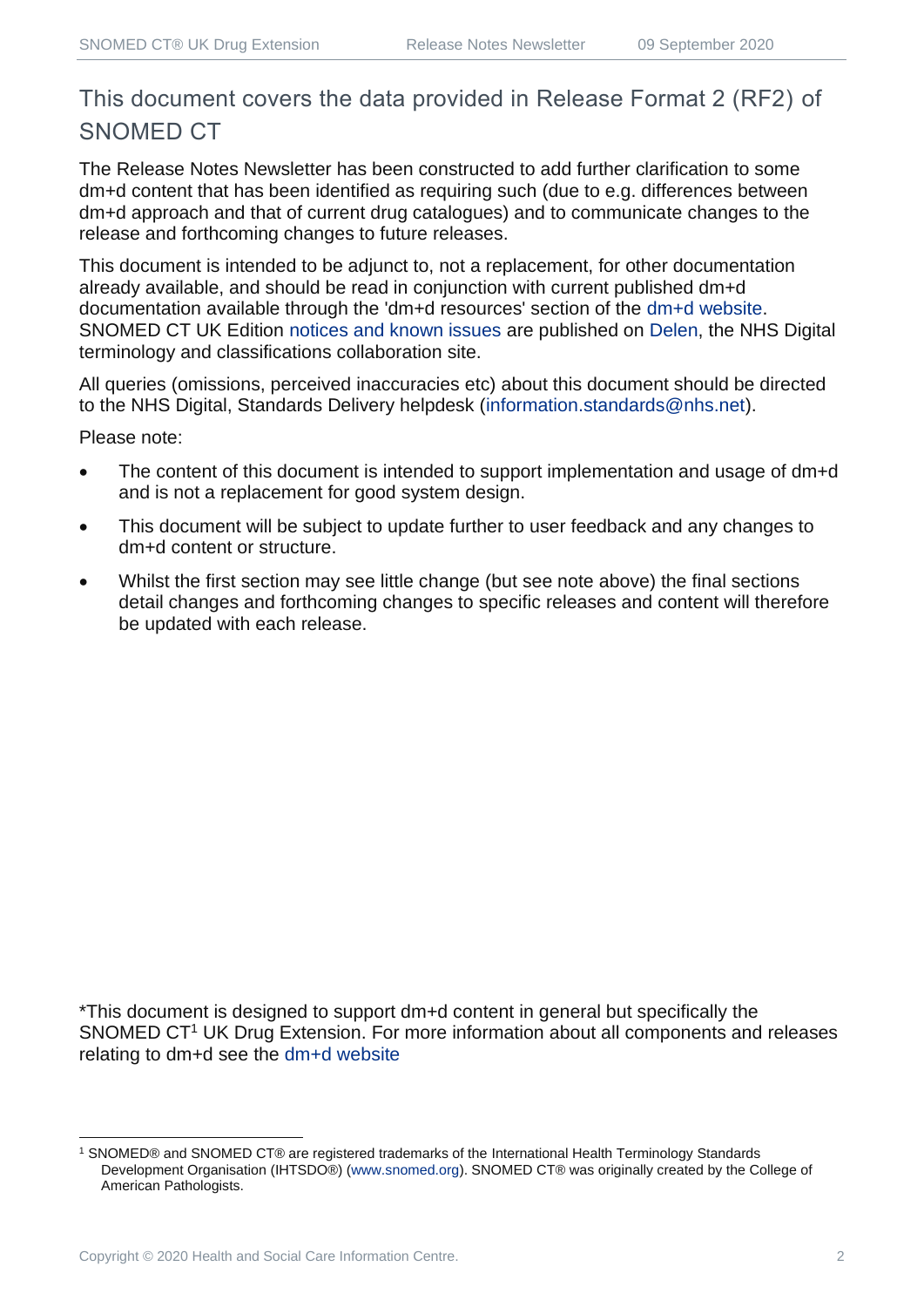## COPYRIGHT

- This material includes SNOMED Clinical Terms® (SNOMED CT®) which is used by permission of the International Health Terminology Standards Development Organisation (IHTSDO). All rights reserved. SNOMED CT®, was originally created by The College of American Pathologists. "SNOMED" and "SNOMED CT" are registered trademarks of the IHTSDO.
- The NHS Dictionary of Medicines and Devices (dm+d) has been developed and is delivered through a partnership between the Health and Social Care Information Centre [\(digital.nhs.uk\)](https://digital.nhs.uk/) and the NHS Business Services Authority [\(https://www.nhsbsa.nhs.uk/nhs-prescription-services\)](https://www.nhsbsa.nhs.uk/nhs-prescription-services)

## DISCLAIMER

The Health and Social Care Information Centre<sup>2</sup> (HSCIC) accepts no liability for loss of data or for indirect or consequential losses, which is not the result of the negligence of the HSCIC and liability for such losses is hereby expressly excluded.

No warranty is given by the HSCIC, the Department of Health and Social Care or the International Health Terminology Standards Development Organisation as to the accuracy and comprehensiveness of SNOMED CT. All conditions, warranties, terms and undertakings, express or implied, whether by statute, common law, trade practice, custom, course of dealing or otherwise (including without limitation as to quality, performance or fitness or suitability for purpose) in respect of SNOMED CT are hereby excluded to the fullest extent permissible by law.

<sup>&</sup>lt;sup>2</sup> The Health and Social Care Information Centre is a non-departmental body created by statute, also known as NHS Digital.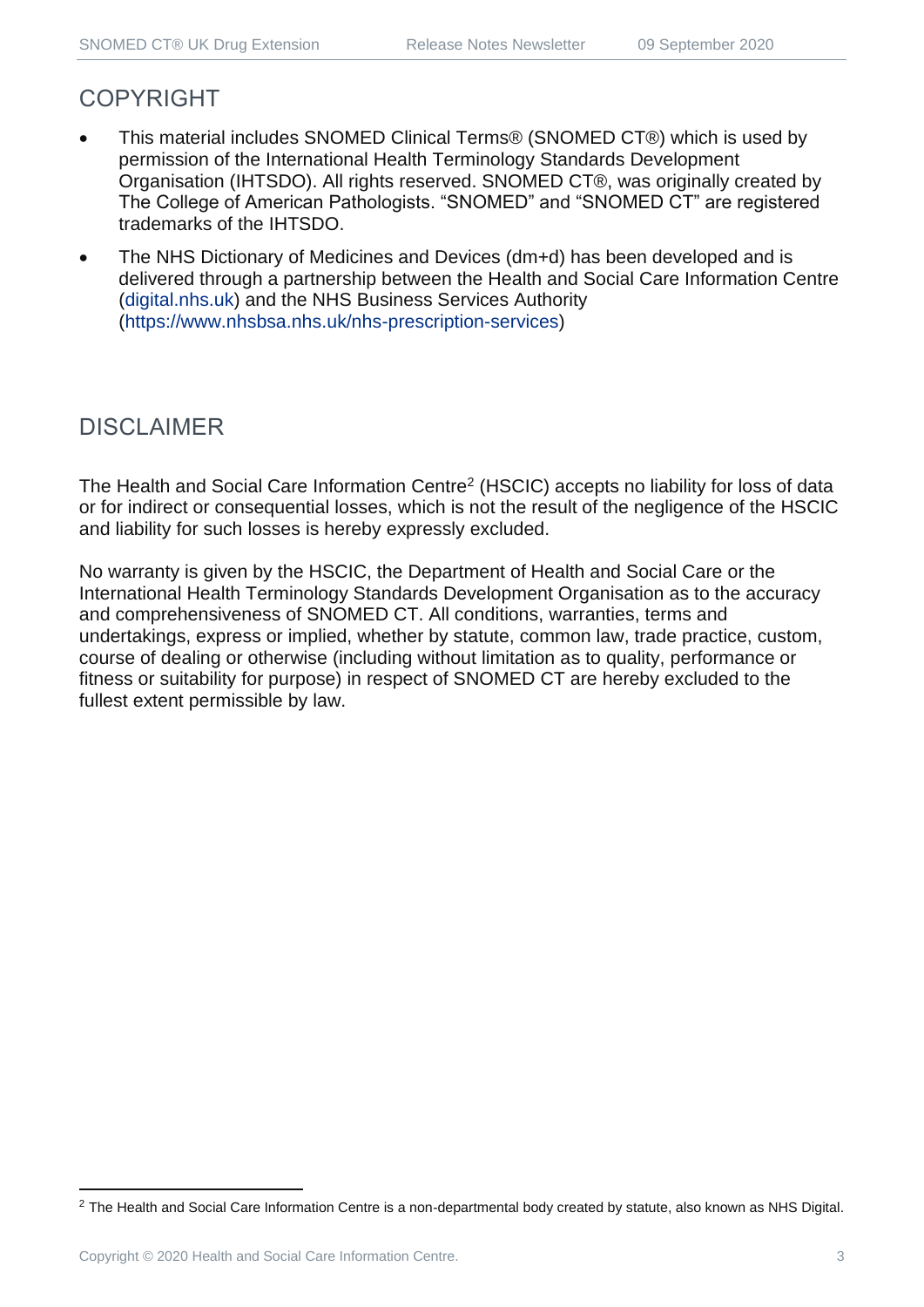## **1 Comments on current content:**

## **1.1 Dose forms**

With respect to Editorial Policy it is important to emphasise:

#### **1.1.1 Patches**

- Strength is usually expressed as the amount of 'active drug' (by weight) released over x hours (e.g. per hour or per 24 hours)
- The intended duration of usage of a patch is not identified at VMP or AMP level i.e. a transdermal estradiol patch releasing 50mcg/24hours would be represented by the same VMP whether it is intended for twice weekly usage or weekly usage
- No distinction is made to differentiate the type of drug reservoir utilised although this may be relevant in certain off-license indications.

#### **1.1.2 Injections**

Due to the need to add more information to the dose form in dm+d injections are expressed as e.g. powder and solvent for injection etc rather than merely injection. However, the need to pick a dose form of this complexity may be prohibitive in secondary care prescribing where the prescriber merely wishes to prescribe an 'injection'.

Within the guidance for secondary care there is outlined the means for prescribers to prescribe at the more abstract level (injection). Please refer to the Secondary Care Implementation Guidance for details, in the 'Implementation Guidance' section of the [dm+d](https://www.nhsbsa.nhs.uk/pharmacies-gp-practices-and-appliance-contractors/dictionary-medicines-and-devices-dmd)  [website.](https://www.nhsbsa.nhs.uk/pharmacies-gp-practices-and-appliance-contractors/dictionary-medicines-and-devices-dmd)

#### **1.1.3 Injections for intraspinal use**

Injections licensed for intraspinal administration are not differentiated at VMP level in dm+d. In addition a number of products that may be given by this route are unlicensed specials. For prescriptions requiring a product to be given by these high risk routes it is necessary that the suitability of the product to be administered is confirmed at the point of dispensing and/or administration.

#### **1.1.4 Alcoholic vs aqueous gels**

The base used in cutaneous products is not identified at VMP level in dm+d. This may mean that in order to specify a patients requirements more specifically prescribing at AMP level is more appropriate.

For example:

• Benzoyl peroxide 5% gel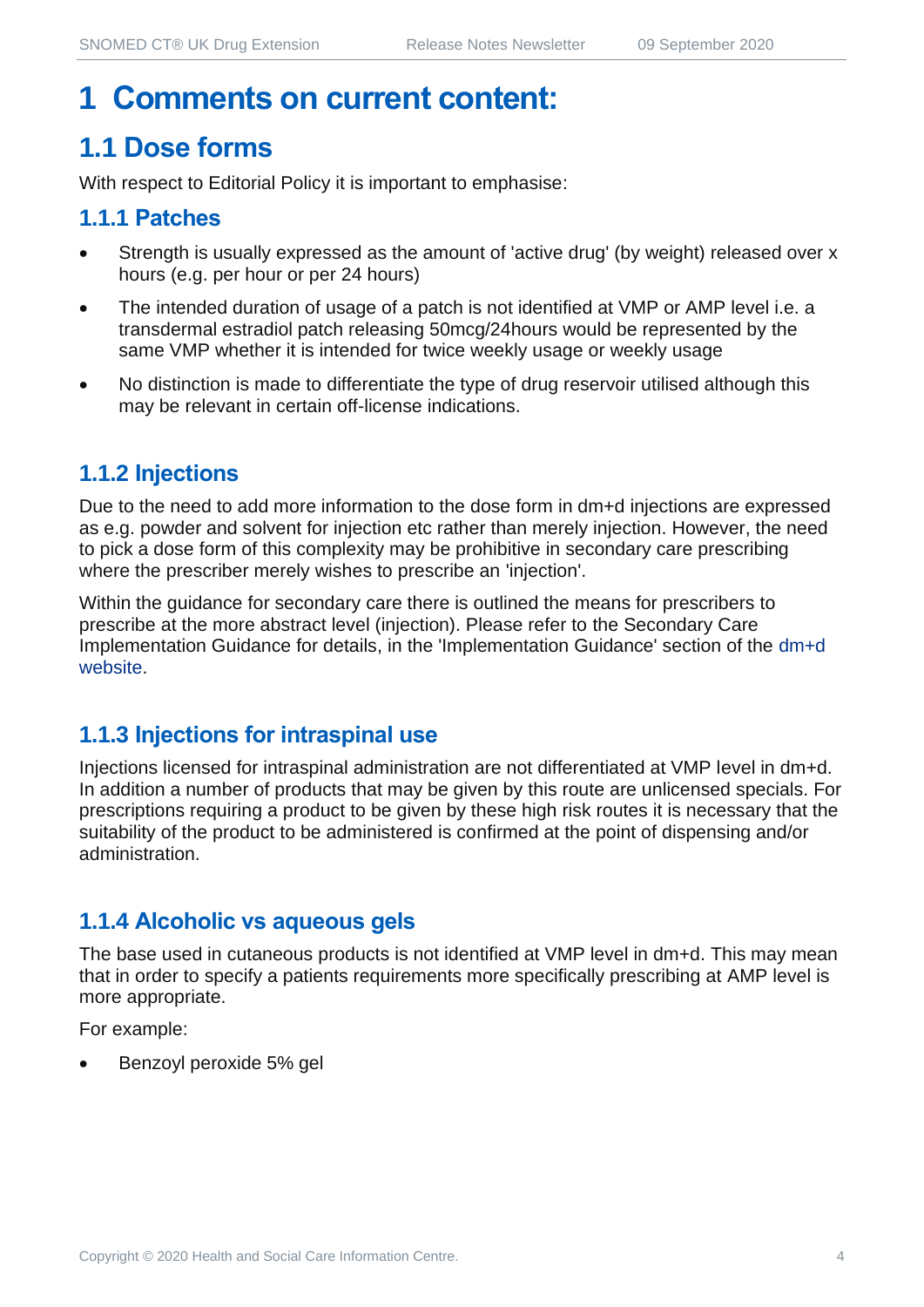## **1.2 Editorial Policy**

#### **1.2.1 Preservative Free**

The preservative free flag is used to denote the absence of preservative in preservative free *eye drops* only.

Please note:

- the setting of this flag only confirms that preservative is absent from the VMP; a null value does not necessarily indicate that it is present
- **The flag is not applied to any other dose form** i.e. intra-spinal injections are not distinguished (see note above).

#### **1.2.2 Route of administration**

Information on route of administration is provided at VMP level. The information is only provided as a support for decision support and not intended to inform clinicians on usage.

At VMP level routes are merely a superset of the linked AMP licensed routes.

#### **1.2.3 Inclusion of Unit of Measure at VMP**

Semantic normal form patterns for VMP descriptions in dm+d follow the pattern:

**Name Strength** Modification(s) **Form Unit dose** xxx-free(s)

Following this pattern would mean for tablets, capsules etc full description would be:

Atenolol 25mg tablets 1 tablet

To retain these full descriptions would make the descriptions unsuitable for use in a human interface. Therefore the unit dose is left implied (Atenolol 25mg tablets).

There are instances however where the form is insufficiently precise to describe the product and therefore the unit dose is included in the name. These instances include:

The form injection does not fully describe a product therefore the name is qualified with the unit dose form for example: ampoules, vials, pre-filled syringes etc.

E.g. Furosemide 50mg/5ml solution for injection ampoules.

• Other unit dose examples include: Budesonide 250micrograms/ml nebuliser liquid 2ml unit dose vials, Carbenoxalone 1% granules 2g sachets, Benorilate 2g granules sachets.

*See dm+d Editorial Policy for full examples and exceptions to this rule.*

#### **1.2.4 The use of Fully Specified Names and Preferred Terms**

The semantic representation of concepts in dm+d (the dm+d name and dm+d description) may be updated in line with changes to dm+d Editorial Policy, changes to the product name itself or to supplier names. Within the SNOMED CT UK Drug Extension the current dm+d derived description for the core concept classes of VTM, VMP, VMPP, AMP and AMPP becomes the Preferred Term so a change to the dm+d terms would cause the Preferred Term to be updated.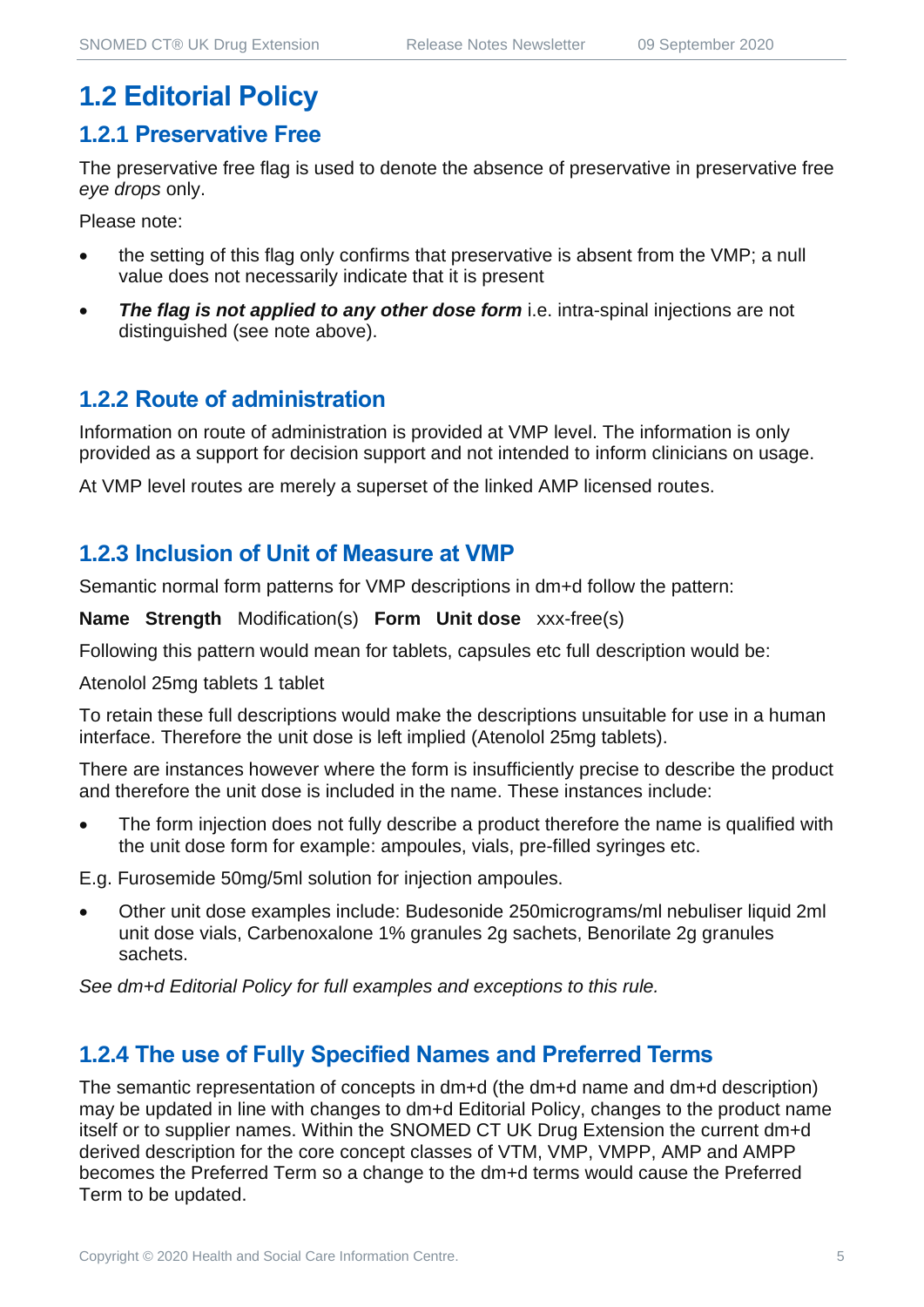Fully Specified Names in SNOMED CT will generally remain unchanged<sup>3</sup>. The differences in Editorial policies between SNOMED CT and dm+d mean that there will be instances where there is a mismatch between the Preferred Term and the Fully Specified Name.

#### **1.2.5 Mechanisms for specifying Descriptions for use in the UK Edition of SNOMED CT- Realm Language Refsets**

A combination of factors such as professional preference, clinical safety & data schema conformance require the use of some supplementary mechanism for Specifying SNOMED CT Descriptions applicable to the UK Edition of SNOMED CT.

From the October 2011 UK Edition, in RF1 an NHS Realm Description Subset was published. With the deprecation of RF1 this is replaced by the National Health Service realm language reference set published in two parts. The "Pharmacy part" as published in the SNOMED CT UK Drug extension and its 'Clinical part' partner in the UK Extension. Together these two encompass the entire SNOMED CT description content and identifies the preferred term to be used in the NHS realm for all SNOMED CT concepts.

In RF2 the refset can be found in the location Refset\Language. National Health Service realm language reference set (pharmacy part) refset ID 999000691000001104

National Health Service realm language reference set (clinical part) refset ID 999001261000000100

#### **1.2.6 Concept Status in dm+d vs Concept status in SNOMED CT**

Where concepts are created in dm+d and an identifier from the SNOMED CT International Release is not available at that time a SNOMED CT UK Drug Extension identifier is allocated. This is released in the dm+d XML data.

When the dm+d concepts are subsequently used to create the SNOMED CT UK Drug Extension it may be that the dm+d derived concept is determined to be a duplicate of a concept now available in the SNOMED CT International Release. In these instances the dm+d derived concept is given a retired status with a relationship to the SNOMED CT International Release concept. In the XML data the dm+d derived concept may remain valid with its original identifier for some time.

There may be instances where a SNOMED CT identifier from the International Release has been allocated to a concept within dm+d and this is subsequently discovered to be inappropriate for the dm+d concept. In this instance the SNOMED CT identifier from the International Release will appear in the dm+d XML format data as a previous identifier. These identifiers from the International Release will appear in the SNOMED CT UK Drug Extension with a status of current.

<sup>3</sup> From the SNOMED CT Technical Reference Guide for the FullySpecifiedName:

Changes in presentation such as changed capitalization, punctuation, spelling or revision due to changes in agreed presentation style are permitted as long as they do not change the specified meaning of the Concept. Some changes to the semantic type shown in parentheses at the end of the FullySpecifiedName may also be considered minor changes if the change in hierarchy does not alter the Concept's meaning.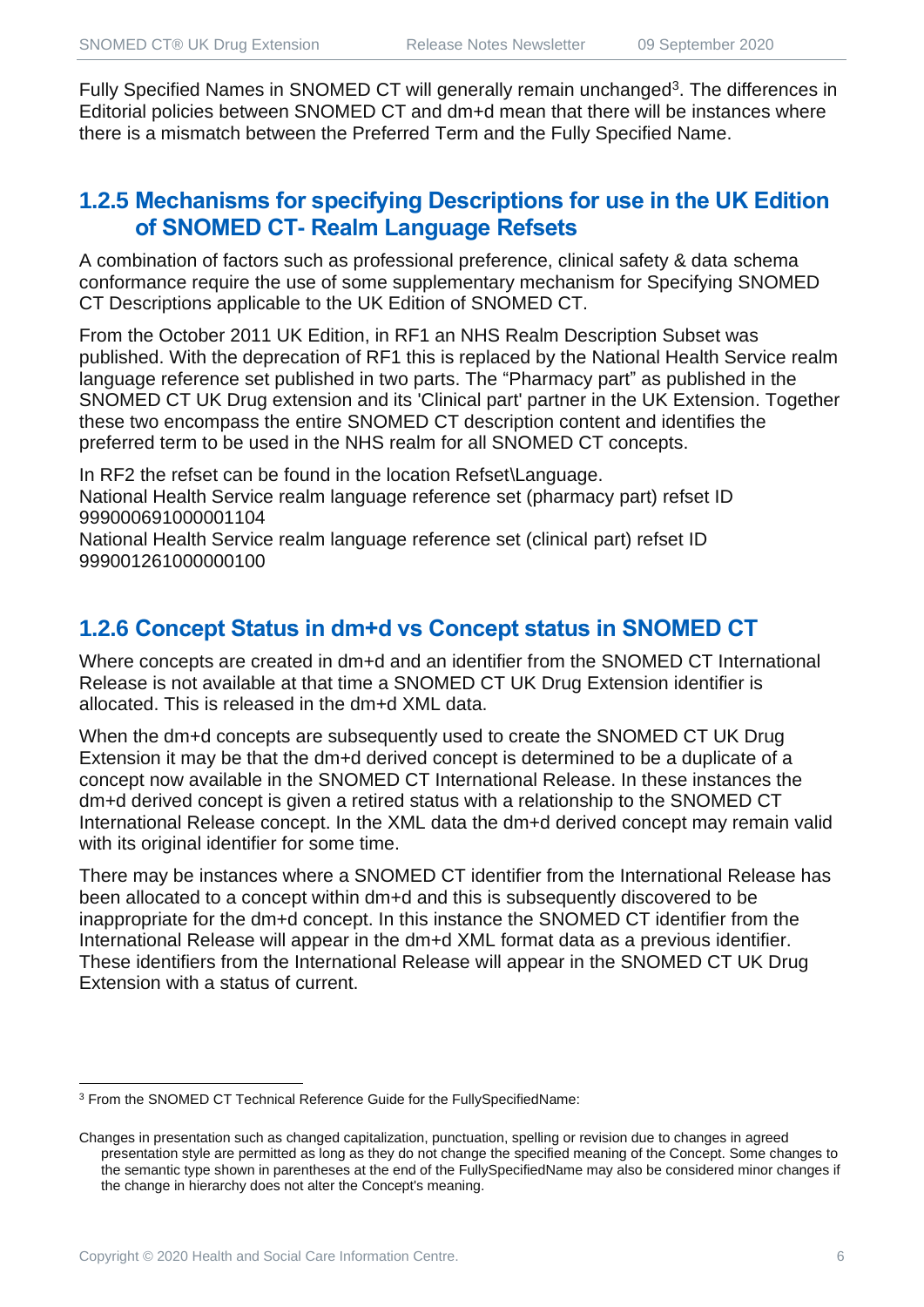## **1.3 Specific Products**

#### **1.3.1 Morphine and Tramadol modified release products**

Because there are no pharmacopoeial standards for oral modified release preparations 12 and 24 hour modified release morphine products are not distinguished at VMP level in dm+d. The same applies to the modified release tramadol products.

Two subsets are provided with the SNOMED CT release distinguishing related AMPs according to current licensed indications. For products where licensed indications are not available, for example, where wholesalers may provide products from several manufacturers and SPCs are not available these products will not be included in the 12 and 24 hour modified release subsets.

Explanation of how these subsets can be utilised within a prescribing framework can be found in the Secondary Care Implementation Guidance, in the 'Implementation Guidance' section of the [dm+d website.](https://www.nhsbsa.nhs.uk/pharmacies-gp-practices-and-appliance-contractors/dictionary-medicines-and-devices-dmd)

#### **1.3.2 Valproic acid vs valproate semisodium**

We have taken advice and clinically the active moiety for these products is the same and so they are not differentiated at VMP level. The two brands available have different indications so it may be necessary for the prescriber to specify the brand required to ensure they are prescribing within the details of the product license.

This may be an issue for other products such as cyproterone acetate where two brands exist with different indications for use.

#### **1.3.3 Concentrate and 'High Strength' Morphine and Methadone**

dm+d does not identify concentrate or 'high strength' morphine or methadone products as such in the VMP term. Consideration should be given to how these products are displayed in picking lists to reduce the risk of mis-selection where multiple strengths are available.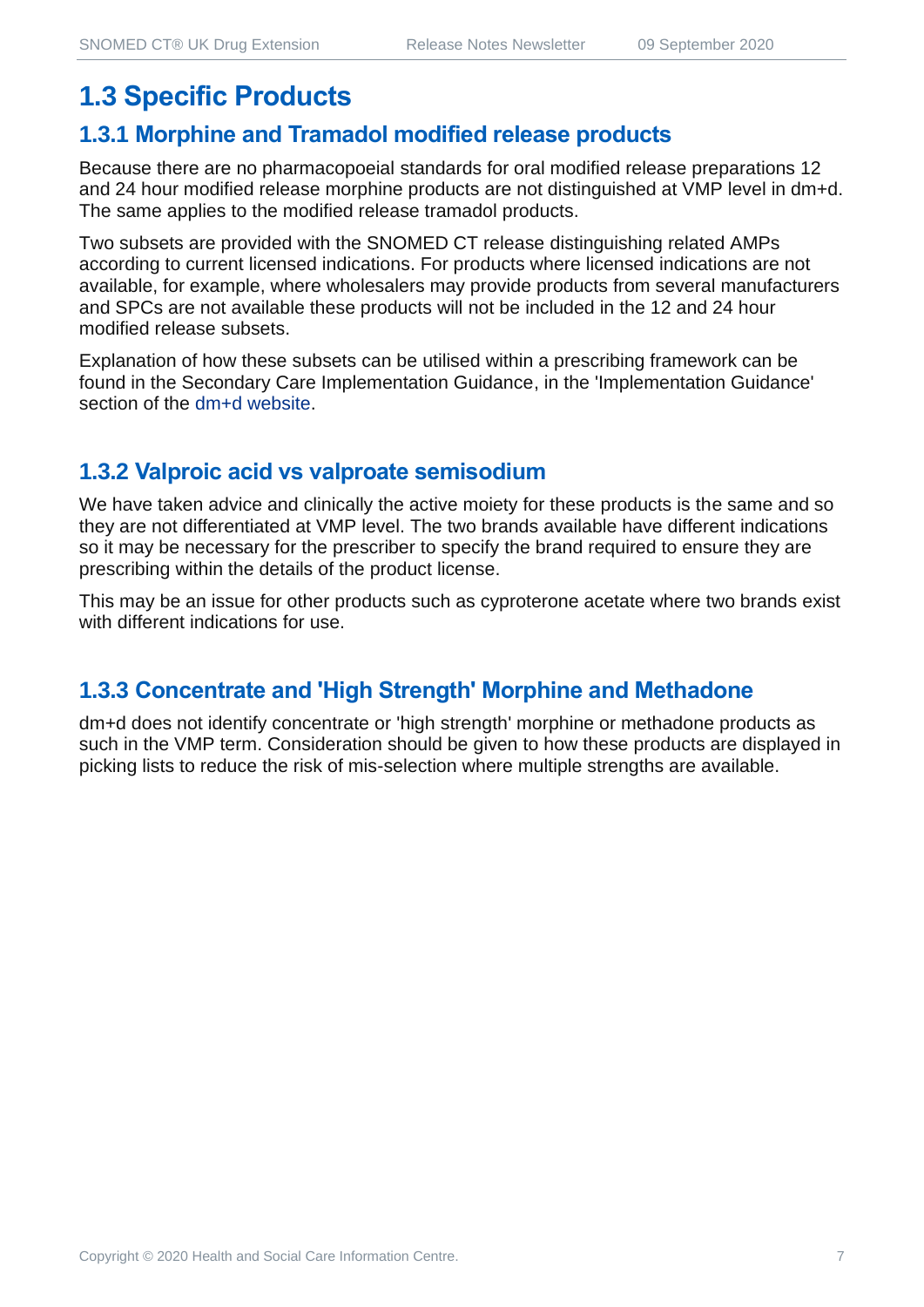## **1.4 Other Information**

#### **1.4.1 Duplicated SNOMED IDs**

It is a basic principle of terminology that concept identifiers should not be reused. Due to a process error in 2006 a small number of SNOMED IDs were issued twice in dm+d. The concepts bearing these duplicated identifiers have all been invalidated and license holders were notified at the time. However it is recognised that since that time a number of new licenses have been issued and so a list of the duplicated identifiers and the terms is provided here for information.

| ID                                   | dmd_name                                                                                               | conceptType |
|--------------------------------------|--------------------------------------------------------------------------------------------------------|-------------|
| 9854411000001103                     | Smartflow drainable night drainage bag NB2 2litre, AMPP<br>120cm tube (Manfred Sauer UK Ltd) 10 device |             |
|                                      | 9854411000001103 Medium chain triglycerides - invalid                                                  | VTM         |
|                                      | 9854511000001104 Calcium + Magnesium                                                                   | VTM         |
|                                      | 9854511000001104 Gel-X tablets (Oakmed Ltd)                                                            | AMP         |
|                                      | 9854611000001100 Ostomy discharge solidifying agents 140 tablet                                        | <b>VMPP</b> |
| 9854611000001100   Ichthammol + Zinc |                                                                                                        | VTM         |
|                                      | 9854711000001109 Gel-X tablets (Oakmed Ltd) 140 tablet                                                 | AMPP        |
|                                      | 9854711000001109 Amiloride + Cyclopenthiazide - invalid                                                | VTM         |
| 9854911000001106                     | Meglumine amidotrizoate + Sodium amidotrizoate<br>- invalid                                            | <b>VTM</b>  |
|                                      | 9854911000001106  International normalised ratio testing strips 24 strip VMPP                          |             |

#### **1.4.2 Subset Information**

Information relating to the scope and status of subsets contained in the SNOMED CT UK Drug Extension can now be found at the [Data Dictionary for Care \(DD4C\).](https://dd4c.digital.nhs.uk/dd4c/)

#### **1.4.3 RF2 module dependency**

Several back-dated changes were made to the module dependency reference set (900000000000534007) in the release of 1 April 2017.

Modules effective as at 2016-12-07 and 2017-01-04 that are stated incorrectly as being dependent on modules effective as at 2016-01-31 or 2016-04-01 have had those target effective times corrected to 2016-07-31 or 2016-10-01 respectively.

For effective times 2006-05-01 onwards, dates representing the dependency of the SNOMED CT United Kingdom Edition reference set module (999000031000000106) on the SNOMED CT United Kingdom drug extension module (999000011000001104) have been updated to align with the dates representing the dependency of the SNOMED CT United Kingdom Edition module (999000041000000102) on the SNOMED CT United Kingdom drug extension module (999000011000001104).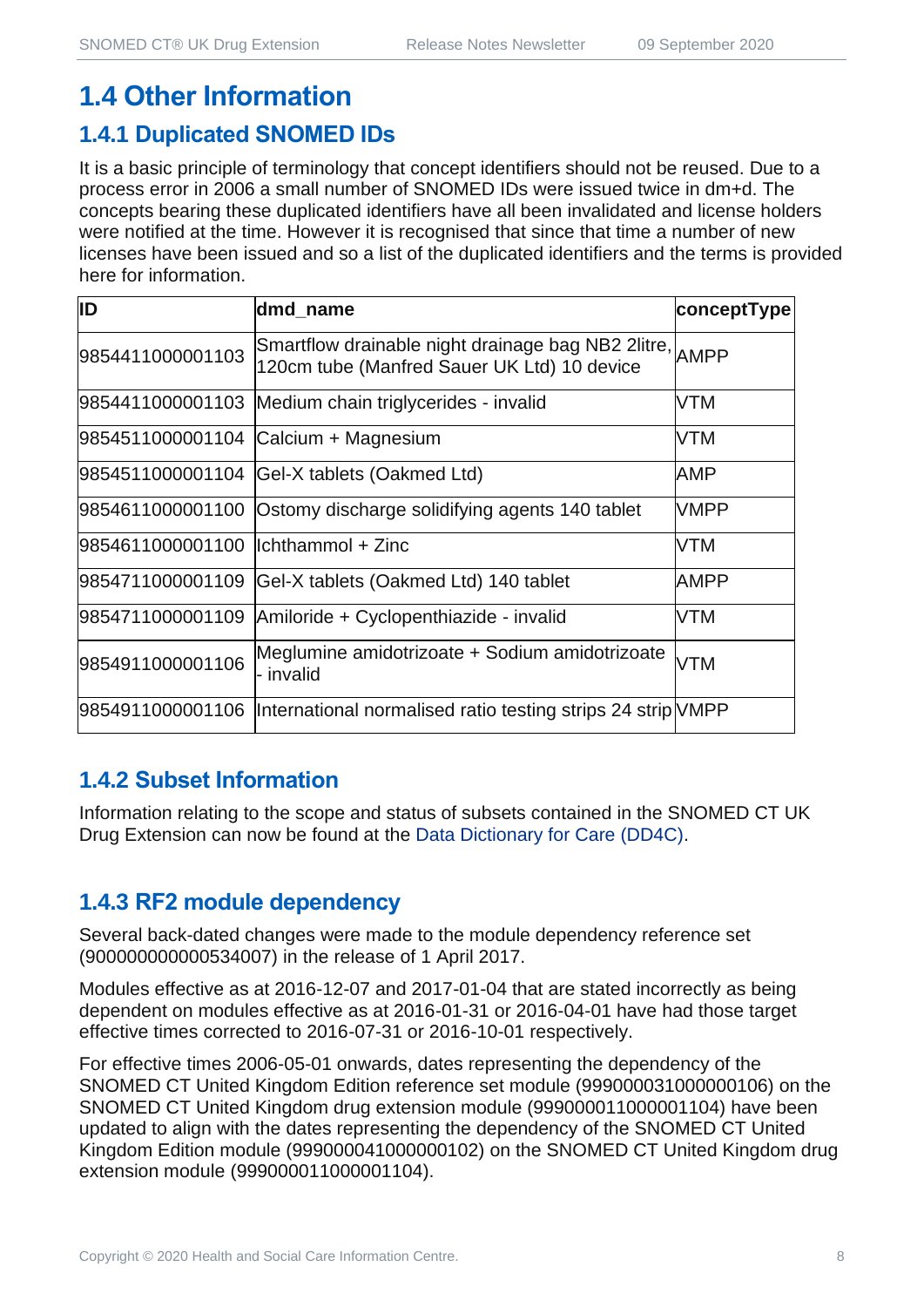For effective times before 2011-04-01, dates representing dependency on the SNOMED CT model component module (900000000000012004) have been updated to align with the single effective date (2002-01-31) of the model component module which remained unchanged during that period.

For effective times before 2004-01-31, in the release of 1 April 2017, dependencies were exhaustively represented. These included the missing immediate dependencies of the SNOMED CT United Kingdom drug extension module (999000011000001104) and of the SNOMED CT United Kingdom drug extension reference set module (999000021000001108) during that period. In the release of 1 April 2018, all dependency entries effective before 2004-01-31 were removed to reflect the SNOMED CT United Kingdom Edition baseline effective time of 2004-01-31.

#### **1.4.4 RF2 association references**

In the release of 21 March 2018, references in the WAS A association reference set (900000000000528000) to an unreleased component (reference effective as at 2015-04-02 and inactivated 2015-04-29) were removed.

In the release of 1 April 2018, references in the MOVED FROM association reference set (900000000000525002) effective as at 2010-03-10, but with a target component effective from 2010-04-01, have had the effective time corrected to 2010-04-01.

In the release of 4 September 2019, NHS Digital released a new dm+d specific association reference set:

• 10991000001109|NHS dictionary of medicines and devices association type reference set|

This refset provides a link between Inactive SNOMED CT concepts that are still in use in dm+d and their Active replacement in the SNOMED CT UK drug Extension release.

#### **1.4.5 NHS dm+d (dictionary of medicines and devices) realm language reference set**

In the 29.1.0 15-Apr-2020 release NHS Digital set every member of the NHS dm+d realm language reference set as Inactive.

In October 2019 NHS Digital stated it was their intent to withdraw the NHS dm+d (dictionary of medicines and devices) realm language reference set in April 2020:

• 999000671000001103 |National Health Service dictionary of medicines and devices realm language reference set (foundation metadata concept)|

The NHS dm+d realm language reference set has now been fully superseded by the NHS realm language reference set (pharmacy part):

• 999000691000001104 |National Health Service realm language reference set (pharmacy part) (foundation metadata concept)|

The metadata concept for the NHS dm+d realm language refset remains Active with all members of the refset set as Inactive. The metadata concept will be Inactivated in a future release.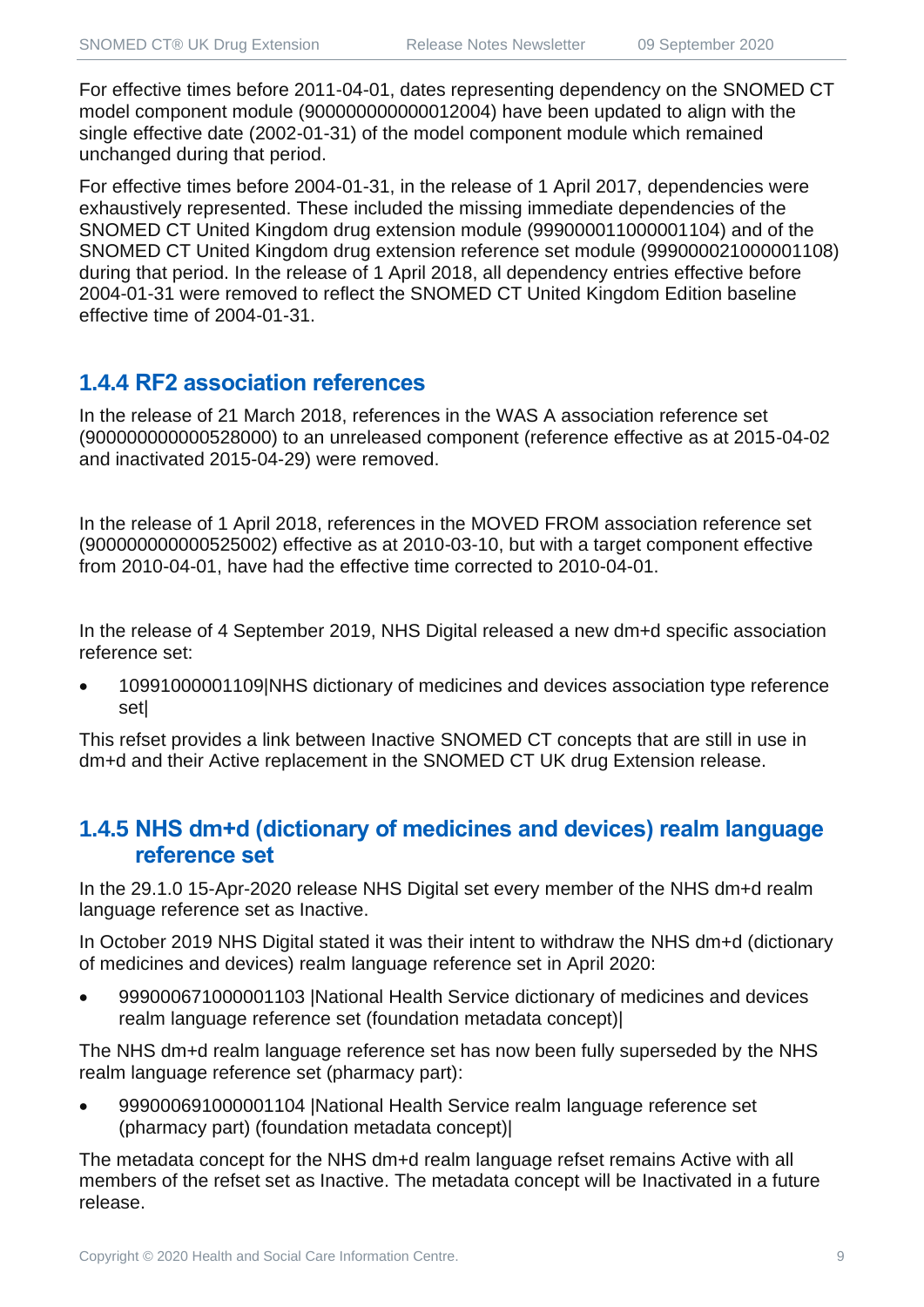## **1.5 Work in Progress**

## **1.5.1 Medical Devices Dictionary (MDD)**

Work is in progress on expanding the population of medical devices in dm+d.

Currently only those devices reimbursable in Primary Care (appliances) are routinely populated in MDD. Work on the MDD will potentially impact on these appliances with respect to more appliances being described at VMP level and some change in textual descriptions.

More information will be provided as it comes available.